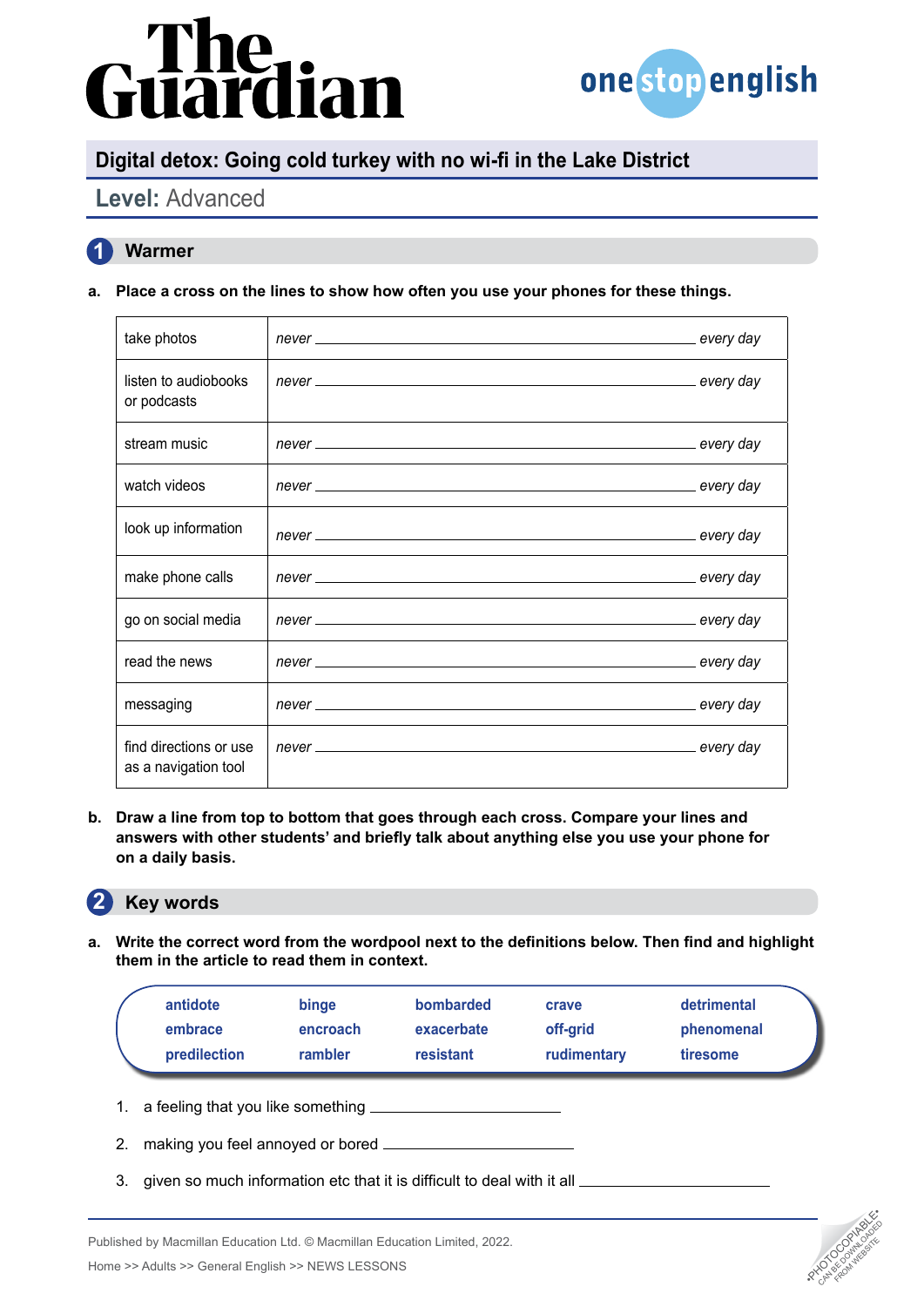# dian



## **Digital detox: Going cold turkey with no wi-fi in the Lake District**

## **Level:** Advanced

4. gradually reduce the amount of time that someone has available to do what they want to do

5. want very much to have something (that is difficult to obtain)

6. make a problem become worse

7. do too much of something that you enjoy \_\_\_\_\_\_\_\_\_\_\_

8. something that helps to improve the effects of something bad or negative

9. not connected to the internet

10. someone who goes for long walks for enjoyment

11. extremely impressive

12. completely accept something such as a new belief, idea or way of life

- 13. basic, and not detailed or developed
- 14. harmful or damaging
- 15. opposed to something
- **b. Use the correct form of some of the key words above to complete these sentences.**
	- 1. The water shortages were by the long, dry summer.
	- 2. Walking will help you to sleep and is an effective and cheap **the subset of stress**, nervous tension and depression.
	- 3. Neil was very **SECT ACCORD EXECT** to his doctor's advice to give up smoking and cut down on fatty foods.
	- 4. Josephine had always had a **for sensom and solution** for silly love songs.
	- 5. Overexposure to sunlight can have a **EXAL EXAL EXALGE A EXACTLE** effect on the skin.
	- 6. Julia hated typing the addresses into the spreadsheet; it was such a  $\overline{\phantom{a}}$  task.
	- 7. Unfortunately, I have only a knowledge of chemistry.



Published by Macmillan Education Ltd. © Macmillan Education Limited, 2022.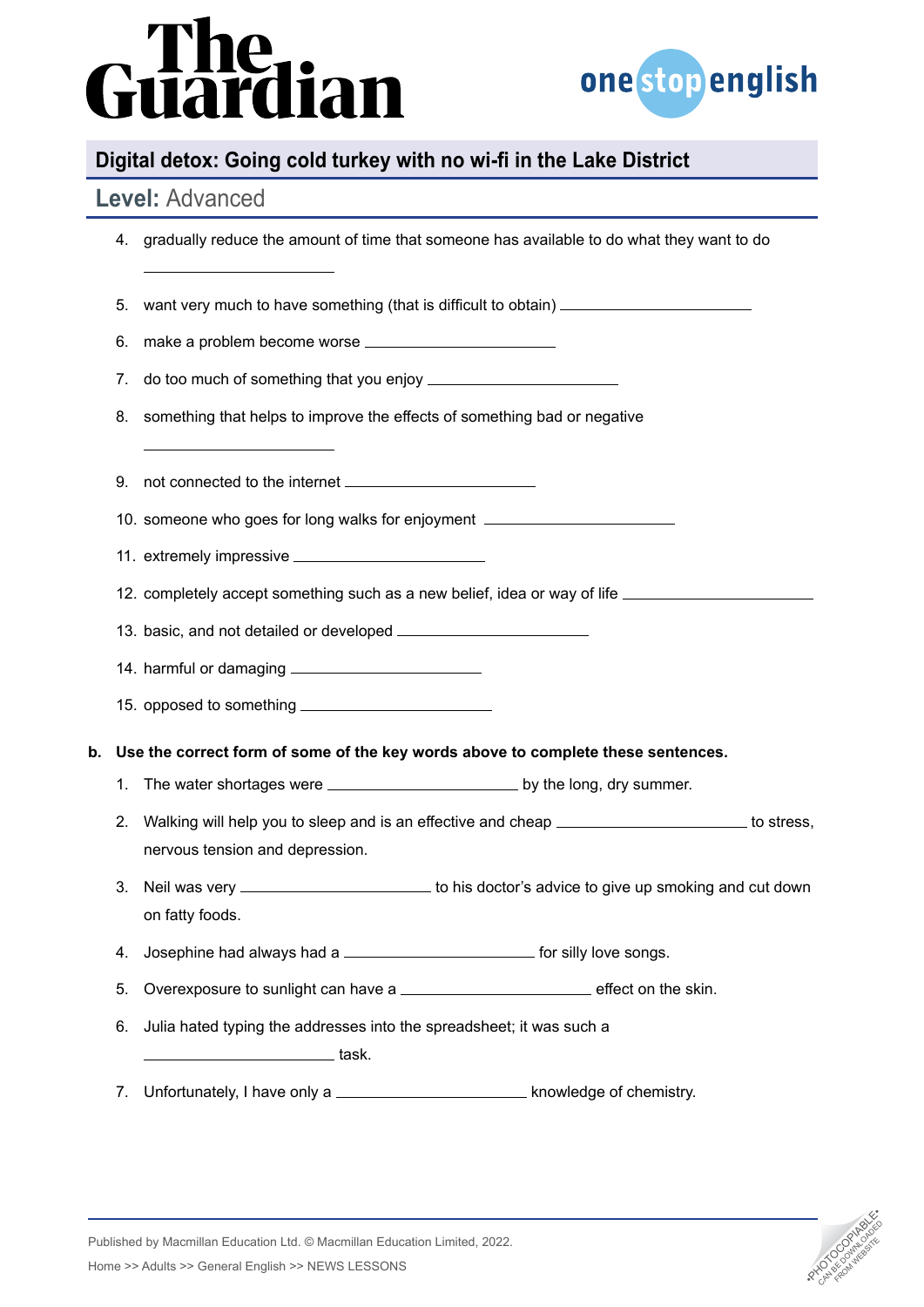# lian



## **Digital detox: Going cold turkey with no wi-fi in the Lake District**

## **Level:** Advanced

*After some early dismay, one family revels in a break from the online world at a remote Lake District cottage* 

**Gemma Bowes**

**22 January, 2022**

- "The question comes almost as soon as we 1 step inside the remote cottage in the western Lake District: "Where's the telly?" The door of the holiday cottage in Eskdale opens straight into the tiny lounge, and in the space where the TV should be there's only a simple fireplace, a wooden bookcase stuffed with maps and nature books, and a couple of high-backed armchairs.
- "Well, can we go on the iPad then?" is the next 2 request. Then, when they're informed that no, we didn't bring it, comes, "Can I go on your phone?" There is a look of confused disbelief on my children's faces when I explain that there's no internet, no computer, not even a phone signal, and that, in fact, we're not going to be looking at screens of any sort for our entire week-long stay.
- They are young enough to not immediately 3 storm out, but I imagine the scene would be rather different if they were teenagers.
- Doing a digital detox wasn't my main motivation 4 for escaping to this remote hideaway – the thrilling scenery and sense of isolation are the big draws – but the lack of wi-fi is a huge bonus. Though my children are only six and eight, their predilection for screenbased entertainment is increasingly tiresome. They may not yet have their own mobiles or tablets, but the shows they like are streamed online, they long for free rein on YouTube, are desperate to join in the school craze for FitBits, and adore "doing funny faces" – creating long strings of emojis on my phone to text to their friends (or rather their friends' parents, who are bombarded with messages of 200 watermelons). Most of their homework is done online. The digital world encroaches. Putting a complete, non-debatable stop to it for a while feels essential.
- 5 I'm not alone in craving this. January's flood of wellbeing-related travel publicity contains more mentions of digital detoxes than ever, with tour operators predicting it as a huge trend,

exacerbated by lockdowns. All that Zooming, digital home-schooling and Netflix-bingeing made it seem like every aspect of our existence was lived online. Many of us feel screen-sick, desperate to disconnect.

- My family's antidote in recent years has been to 6 escape to various off-grid Cumbrian cottages: this is our second stay at this one, which is on a quiet lane that ends at the next farm. It is basic. The mattresses are hellish and there's no bathroom, only a sani loo in a cobwebby space beneath the cottage, accessed from the outside (no fun at 3am in torrential rain), and a shower bag that you fill from the kitchen tap (there is hot water and electricity) and hook up outside, in view of the occasional rambler.
- All of this creates a sense of adventure, of 7 course, and with no other building in sight, it feels like you have this phenomenal valley to yourself.
- 8 After their initial shock, the kids get by without watching videos with surprising ease. We hang out in the wild garden, through which a small stream trickles, with novels and colouring books, and eat on a picnic bench under the tree. We go hiking, and my daughter embraces wild swimming, throwing herself into freezing Eskdale pools and any filthy-looking moorland pond. At night we watch for bats.
- As the week goes on, complaints about the 9 lack of screens are more easily quashed by the suggestion of a game of Uno or a walk to get ice-cream.
- 10 The surrounding fields come into their own for imaginative play, even if it is TV-inspired – I spend a huge amount of time pretending to be a TV wildlife presenter but at least we're tearing down grassy slopes and scrambling along streams in the process.
- My partner and I take turns to go out running, 11and on one of my runs, I call across the valley to the others, barely visible at the cottage. I'm overjoyed to catch their hoots of response on the wind, so take off my jumper and wave it madly like a flag, rewarded by the blur of red cloth their ant-sized forms wave back. This rudimentary communication, not unlike that used by Roman soldiers stationed nearby at Hardknott Fort 2,000 years ago, gives me a burst of happiness no number of Instagram likes could match.



Published by Macmillan Education Ltd. © Macmillan Education Limited, 2022.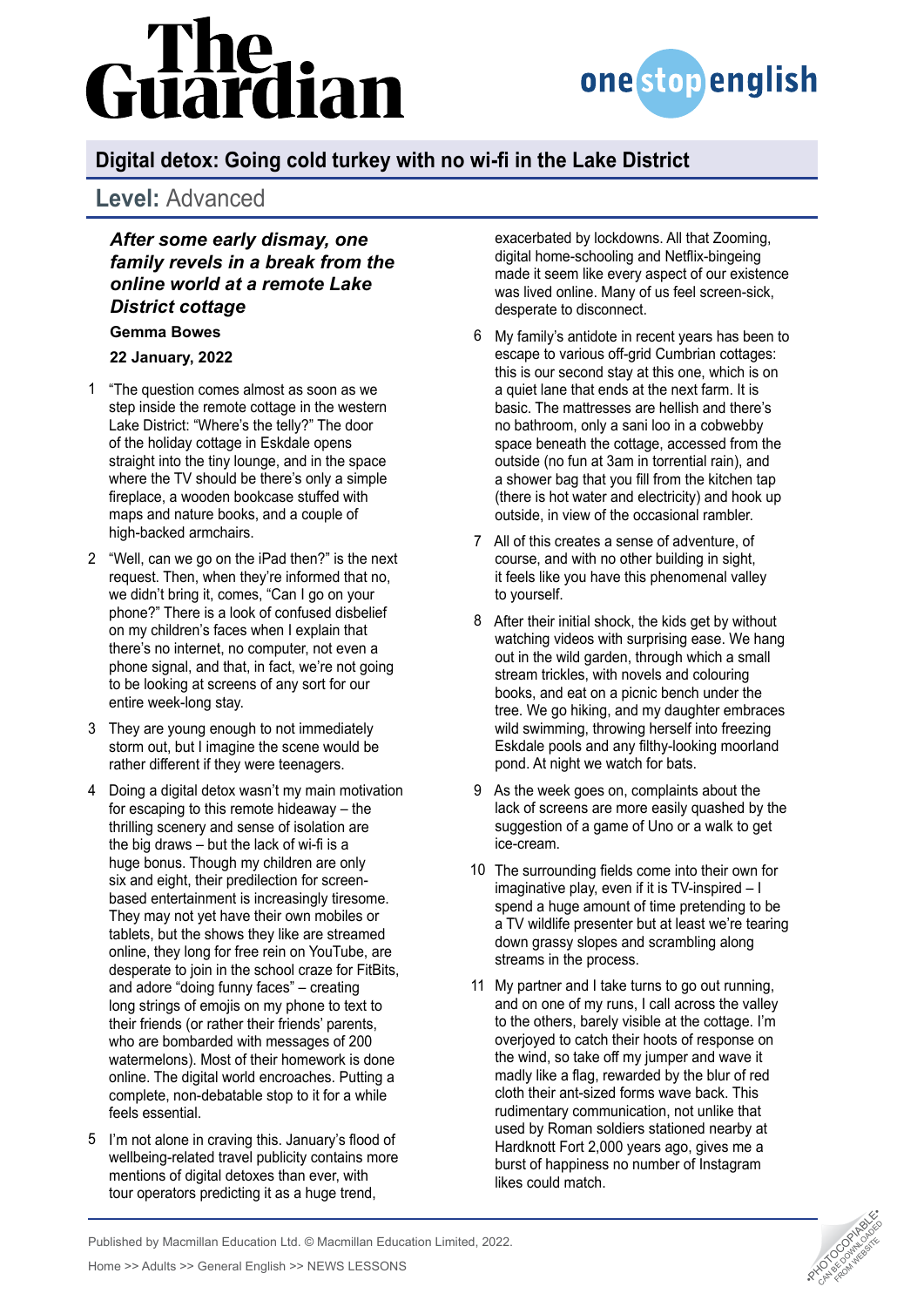## lian Ñ  $\blacksquare$



## **Digital detox: Going cold turkey with no wi-fi in the Lake District**

## **Level:** Advanced

- 12 It may be tougher to convince older children and teenagers that a spell with no wi-fi is a good thing, but growing awareness of the mental-health benefits of switching off, studies of the detrimental effects on adolescent brains of social media and overuse of technology, and the way wellbeing is in vogue may make them less resistant than you might expect. Many have embraced mindfulness, yoga and veganism – why not this?
- When our tech habits are so deeply ingrained, 13we can't rely on promises to use our phones a bit less. Going somewhere like our remote cottage means there's no choice. Perhaps we must force these experiences on ourselves. A digital detox can't be argued with, especially when it can be so much fun.

© Guardian News and Media 2022 First published in *The Guardian*, 22/01/2022

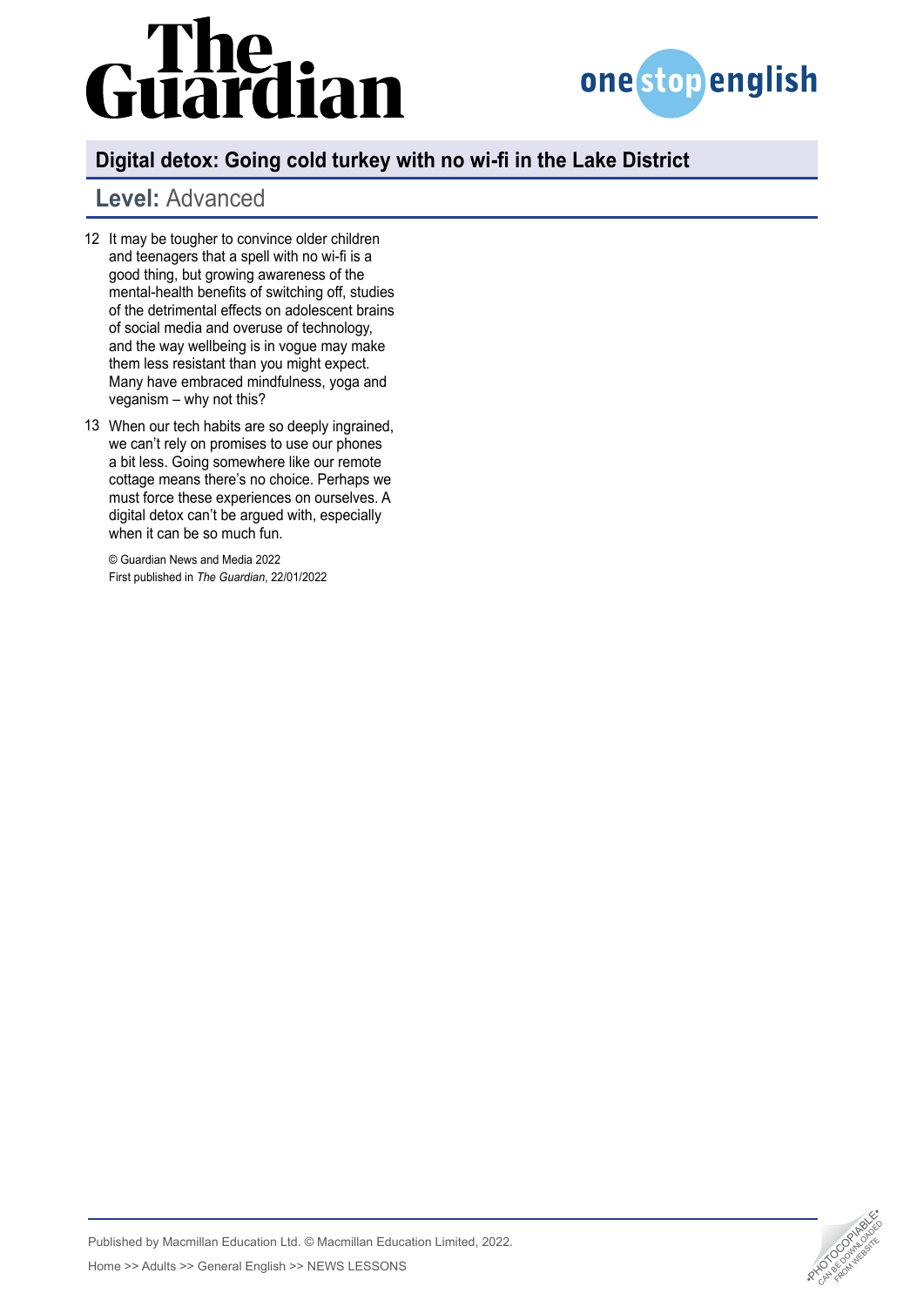# dian



## **Digital detox: Going cold turkey with no wi-fi in the Lake District**

## **Level:** Advanced

## **3 Understanding the article**

## **a. Are these sentences True or False according to the article? Correct any that are false.**

- 1. The author is writing about a week she spent in a holiday cottage with her two teenage children.
- 2. Their main reason for going to this cottage in the Lake District was the lack of wi-fi and patchy telephone service.
- 3. Her children do not yet have their own mobiles or tablets, but they do regularly use other people's devices.
- 4. The author says that her children need computer access to do their schoolwork.
- 5. The author and her family try to escape to off-grid holiday homes each year, but this is the first time they have been to the Lake District.
- 6. Her children immediately embrace living in the countryside without internet access.
- 7. The author realizes that it is probably easier to convince her children of the joys of a digital detox than it would be to convince teenagers.
- 8. She believes that, despite young people's newly found awareness of environmental and mental-health problems, it is unlikely that many will come to enjoy the benefits of a week offline.

### **4 Key language**

- **a. Find and highlight these phrases in the article. With a partner, talk about what each one means, and come up with a definition for each. Compare your own definitions to definitions you find online.**
	- 1. go cold turkey
	- 2. (give someone) free rein
	- 3. come into their own
	- 4. in the process
- **b. Use each phrase first to talk about the article and then to write four new and unrelated sentences of your own.**



Published by Macmillan Education Ltd. © Macmillan Education Limited, 2022.